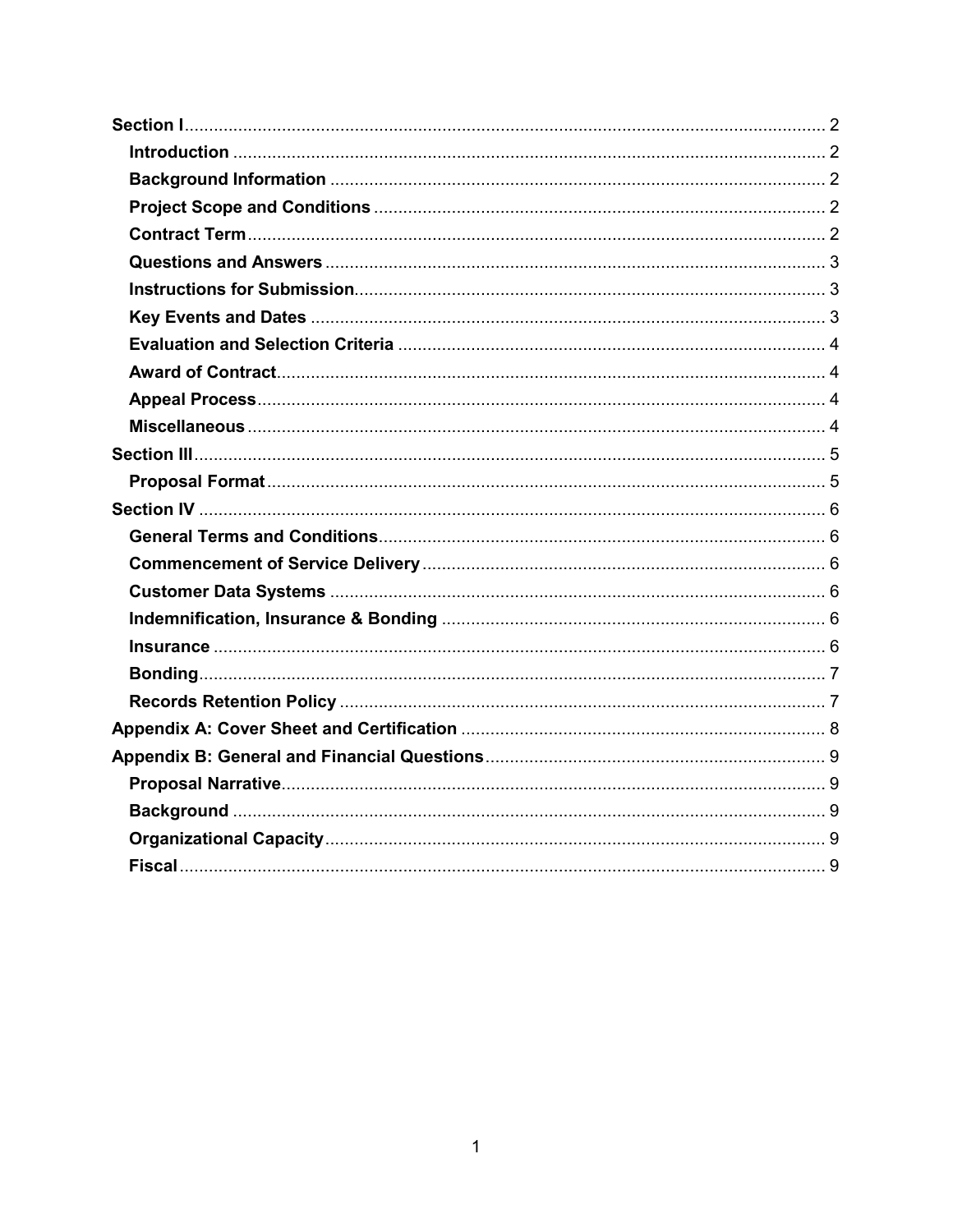# <span id="page-2-0"></span>**Section I**

### <span id="page-2-1"></span>**Introduction**

The Pacific Mountain (PacMtn) Workforce Development Council (WDC) is requesting proposals from qualified professional vendors to deliver labor market data information and data analytics for a variety of key internal and external stakeholders in the PacMtn region. This data will be used in a variety of contexts such as reports, grants, and websites. The vendor will be expected to bring with them database tools to access, gather, and analyze data.

#### <span id="page-2-2"></span>**Background Information**

PacMtn is a Washington State 501 (c) (3) nonprofit corporation responsible for the administration and finances of the federal Workforce Innovation and Opportunities Act (WIOA) programs. PacMtn operates within Grays Harbor, Lewis, Mason, Pacific, and Thurston counties. The administrative offices are located at Thurston County WorkSource, located at 1570 Irving St SW, Tumwater, WA 98512. Additional information about PacMtn is available on our website at [https://pacmtn.org/about/.](https://pacmtn.org/about/)

#### <span id="page-2-3"></span>**Project Scope and Conditions**

The selected vendor will work with PacMtn staff to utilize local, state, Federal, commercial and/or public databases and reports to analyze current workforce needs, labor market data and trends, and regional economic conditions. The vendor will analyze in-demand activities for PacMtn WDC, education partners, Chambers of Commerce, and Economic Development Councils (EDCs), and leverage data to populate recurring web-based reports for the region. The vendor will develop a Tableau (or similar tool) regional reporting structure for web-based reports by first setting and configuring the data, then partnering with PacMtn's existing website contractor for integration onto the PacMtn website. It is expected that the vendor will partner with PacMtn staff to support on-demand data needs to facilitate funding opportunities, support program evaluations, grant closeouts, white papers, and other reports. There will be a 3-5 business day turnaround for certain requests. The vendor will analyze data and statistics to provide forecasts or solutions for economic regional needs and compose narrative reports that include evaluation and summary of technical information.

# **Section II**

#### <span id="page-2-4"></span>**Contract Term**

One provider will be selected for the full scope of the work described in this RFP. The beginning contract date will be on July 1, 2022. Total award amount is up to \$25,000. Additional annual awards shall be contingent upon successful performance, funding levels and the discretion of PacMtn.

#### **Policy of Competition**

The Pacific Mountain Workforce Development Council conducts all procurement transactions in a manner providing full and open competition. The RFP identifies all evaluation factors and their relative importance. All responses will be honored to the maximum extent practical. Technical, financial and organizational evaluations will be made of all proposals received found to be responsive to the RFP.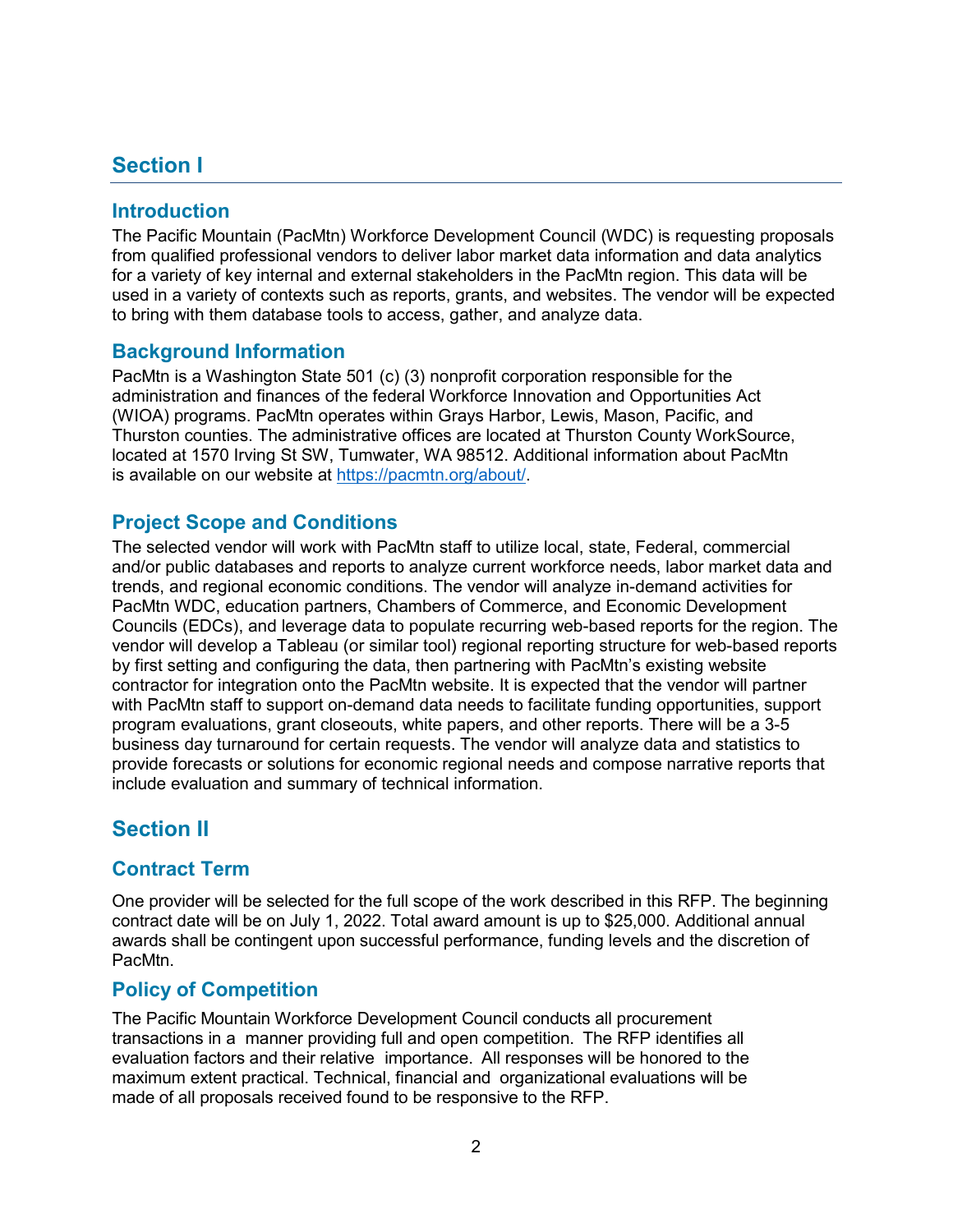The Pacific Mountain Workforce Development Council will carry out the procurement review responsibilities with complete impartiality and without preferential treatment to any response.

#### <span id="page-3-0"></span>**Questions and Answers**

Questions regarding this RFP can be sent to the email address: [contracts@pacmtn.org.](mailto:contracts@pacmtn.org) Please specify this RFP by its title when submitting questions. Questions and the answers will be posted on our website so every Bidder can review. Questions will be accepted through May 23, 2022 at 12:00 p.m.

#### <span id="page-3-1"></span>**Instructions for Submission**

Proposals must be submitted by electronic mail by May 27, 2022 at 4:00pm PST. Due to the size of electronic files, use DropBox to send proposals by using the following link: <https://www.dropbox.com/transfer>

Click the "Upload Files" button; Select the files you would like to upload; Click on "Email" Enter the following email address: [contracts@pacmtn.org](mailto:contracts@pacmtn.org); Add a message: "Your Organization Name – Labor Market Data RFP" Click "Send Transfer" button Login to your Dropbox account or create a free account Click "Send Transfer" button

Uploads should include all indicated appendices formatted as described in Section III. A Microsoft Word version of blank appendices will be available on the PacMtn website at:<https://pacmtn.org/investments/service-provider-opportunities/>

Bidders may upload all required documents as single pdf files (labeled appropriately) or as a single pdf at their own discretion.

Additional attachments are allowed as appendices at bidder's discretion. Additional attachments will not be scored for points, but will be observed by review committee members to illustrate bidders' alignment with PacMtn Mission, Vision, and Values, and the expectations outlined in Section I.

# <span id="page-3-2"></span>**Key Events and Dates**

| <b>Proposal Requests Issued</b>                            | May 9, 2022      |
|------------------------------------------------------------|------------------|
| Deadline for Receipt of Questions, 12:00 PM (Pacific Time) | May 23, 2022     |
| Deadline for Receipt of Proposals, 4:00 PM (Pacific Time)  | May 27, 2022     |
| Formal Review Process of Proposals Begins                  | May 30, 2022     |
| Interviews scheduled (if necessary)                        | June 13, 2022    |
| Successful Bidder Posted on Website                        | June 17, 2022    |
| <b>Appeals Window</b>                                      | June 17-23, 2022 |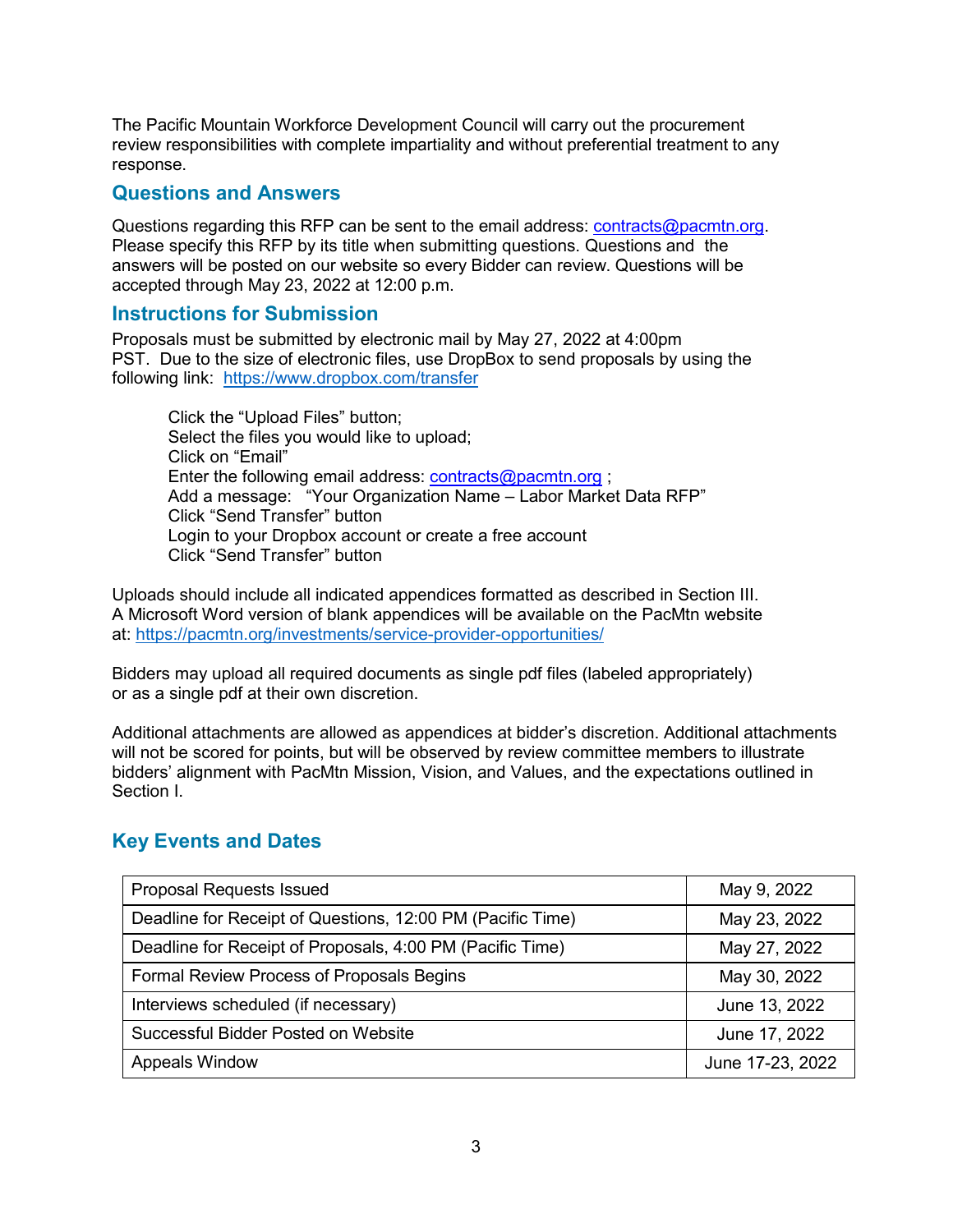| Contract and Budget Negotiations Begin with Successful Bidder | Week of June 27, |
|---------------------------------------------------------------|------------------|
| *following mandatory appeals period                           | 2022             |
| <b>Contract Start Date</b>                                    | July 1, 2022     |

#### <span id="page-4-0"></span>**Evaluation and Selection Criteria**

Proposals will be evaluated based on the following criteria:

| <b>Technical Proposal</b>       | 75% |
|---------------------------------|-----|
| <b>Financial Accountability</b> | 15% |

#### <span id="page-4-1"></span>**Award of Contract**

Submittal of a successful proposal(s) does not constitute a contract with PacMtn. The contract award will not be final until PacMtn and the successful proposer have executed a mutually satisfactory contractual agreement.

#### <span id="page-4-2"></span>**Appeal Process**

Any appeal of the final vendor(s) selected must state the basis of the appeal. Appeals can be sent in writing within seven (7) calendar days after the publication of the successful vendor(s) to:

William Westmoreland, CEO Pacific Mountain Workforce Development Council 1570 Irving St SW Tumwater, WA 98512 [contracts@PacMtn.org](mailto:contracts@PacMtn.org)

It is the responsibility of proposers to check for the publication of successful bidders at the following website: [www.pacmtn.org.](http://www.pacmtn.org/)

#### <span id="page-4-3"></span>**Miscellaneous**

- 1. PacMtn will select the proposal which is most qualified to provide the services which will achieve the overall objectives of this Proposal Request.
- 2. PacMtn reserves the right to make such investigation as it deems necessary to determine the ability of proposers to furnish the required services, and proposers shall furnish all such information for this purpose as PacMtn may request.
- 3. PacMtn reserves the right to reject any proposals for failure to meet the requirements contained herein, to waive any technicalities, and to select the proposal which, in PacMtn's sole judgment, best meets the project requirements.
- 4. PacMtn reserves the right to reject, or to seek modifications of any proposal offered if in PacMtn's sole discretion the proposal does not meet the overall RFP objectives.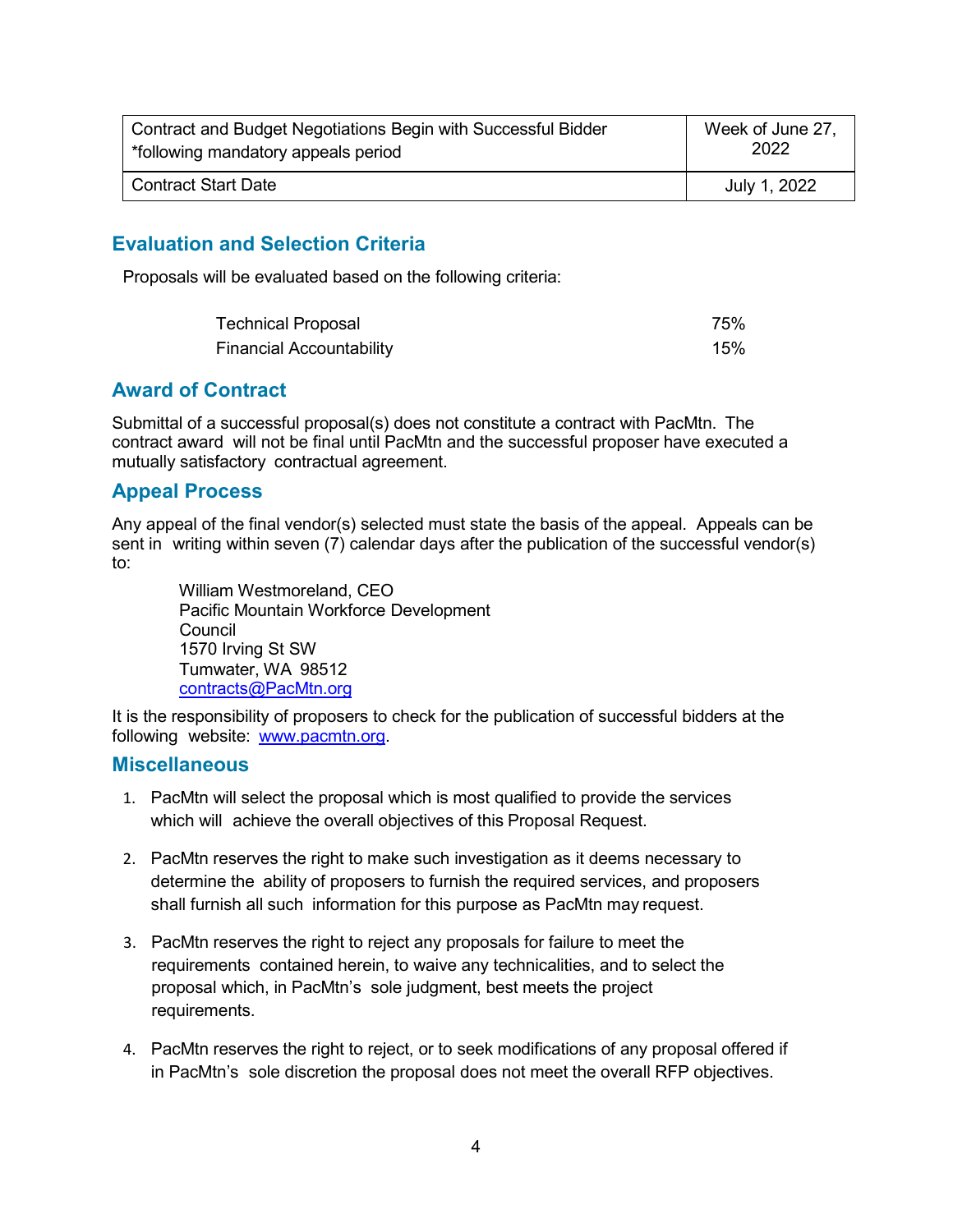- 5. PacMtn reserves the right to offer an award to the next highest rated proposal if a contract cannot be successfully negotiated, or to renegotiate or reissue an RFP should an appeal for non-award be upheld.
- 6. This Proposal Requests is not in itself an offer of work, it does not commit the Pacific Mountain Workforce Development Council to fund any proposals submitted, nor is it liable for any costs incurred in the preparation or research of proposals.
- 7. The RFP creates no obligation on the part of PacMtn to award a contract or to compensate the proposer for any costs incurred. PacMtn reserves the right to award a contract based upon proposals received without further discussion or negotiation. Proposers should not rely upon the opportunity to alter their qualifications during discussions.
- 8. Any funding awarded will be subject to the availability of federal funding granted to the Pacific Mountain Workforce Development Council through the State of Washington Employment Security Department and the U.S. Department of Labor. Should the availability of such funding decrease before or following any award to a sub-recipient, the award will be revised accordingly. In addition, if awarded, the contractor must be willing to alter program design based on subsequent direction provided by the state, U.S. Department of Labor or PacMtn.
- 9. Proposals that are not funded will not be returned.

# <span id="page-5-0"></span>**Section III**

# <span id="page-5-1"></span>**Proposal Format**

To be considered for review, proposals must follow the instructions in this RFP, provide the information required in the Response Package and include all of the required attachments (signed and dated) by your organization's authorized representative.

Proposal packets shall include:

 Appendix A: Cover Sheet and Certification Appendix B: General and Financial Questions (not to exceed 10 pages single-spaced)

Additional attachments may be added, labeled as appendices, at the bidder's discretion. Additional attachments will not be awarded extra points, but may be used to further illustrate the proposal's alignment with PacMtn Mission, Vision, and Values, and to evidence or validate the proposal's claims and responses.

Proposals should be submitted electronically with the following format requirements:

- 8 1/2" X 11" page size with 1" margins
- 11-point Arial or Calibri font
- Single Spaced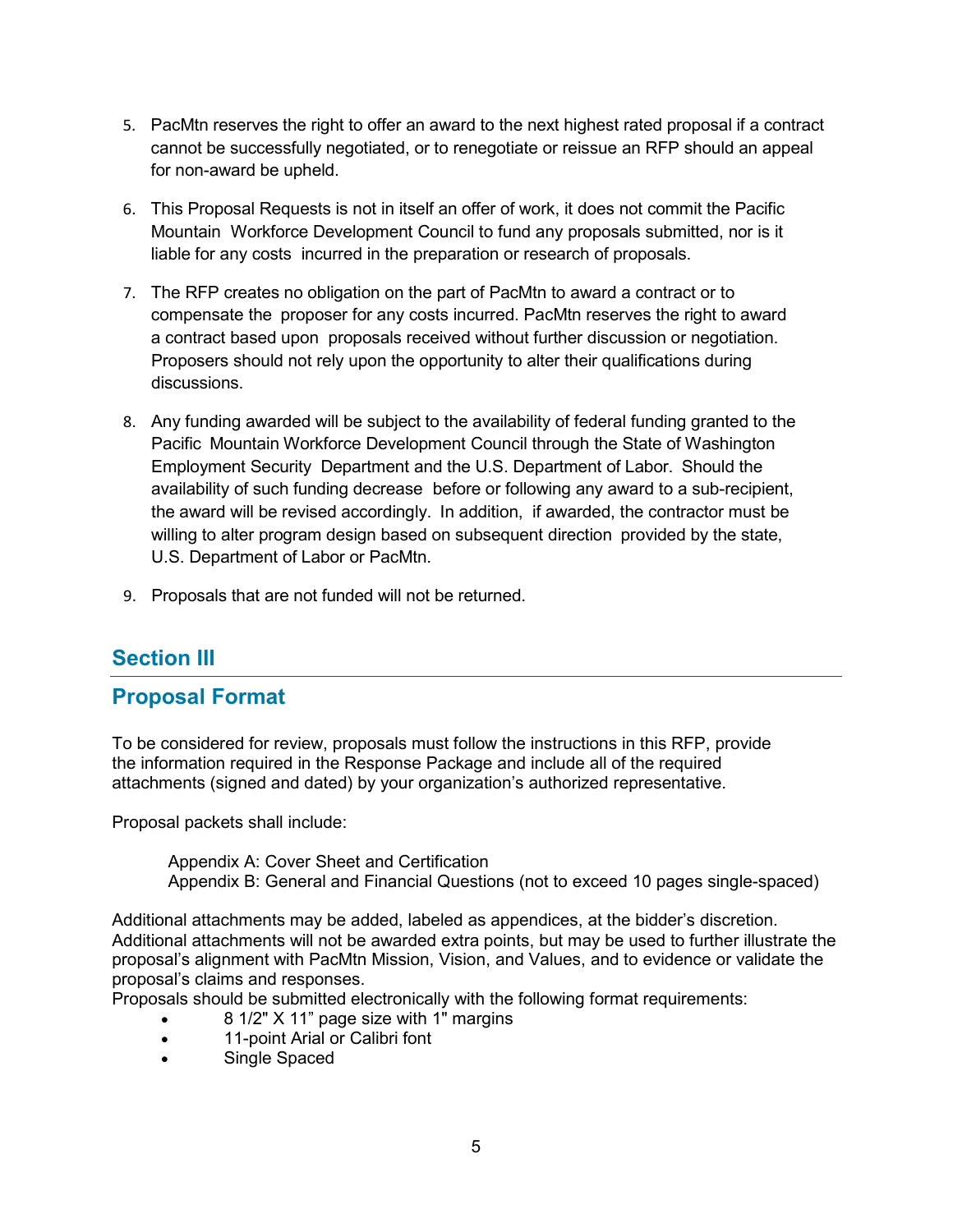Proposals are due May 27, 2022 by 4:00pm. Deliver via email to

[contracts@pacment.org.](mailto:contracts@pacment.org) Proposals are not considered delivered without a response from PacMtn contracts email confirming receipt. Proposals not received electronically by the due date automatically disqualified from competition – no exceptions. Faxed proposals will not be accepted.

# <span id="page-6-0"></span>**Section IV**

# <span id="page-6-1"></span>**General Terms and Conditions**

Read the Contract General Terms and Conditions below. Should your proposal(s) be selected for funding, the next step will be to successfully complete contract negotiations. In order for a contract to be executed, you must meet certain requirements. Successful proposers will have the opportunity to negotiate some but not all of the contract terms. Federal, state and local laws and/or policies cannot be negotiated. If after negotiations, the proposer cannot accept the terms of the contract clauses, PacMtn reserves the right to retract the award and offer an award to the second highest rated proposal in the same service category and county.

# <span id="page-6-2"></span>**Commencement of Service Delivery**

The schedule provided herein allows one month of transition between contract execution and the beginning of the contract period. All contractors must be able to have the proposed program operational on July 1, 2022.

# <span id="page-6-3"></span>**Customer Data Systems**

Contractors are responsible for entering information into the state-managed WorkSource.com system as prescribed by PacMtn. Before being authorized to have access, the contractor's organization must sign a Memorandum of Understanding (MOU) and Data Sharing Agreement. PacMtn is further considering use of other Customer Relationship Management systems (CRM) and cloud-based systems. Users must be approved for access and will be asked to sign a non-disclosure agreement after receiving training.

# <span id="page-6-4"></span>**Indemnification, Insurance & Bonding**

#### <span id="page-6-5"></span>**Insurance**

All contractors shall provide insurance coverage in adequate quantity to protect against legal liability arising out of contractual activities. Acceptable self-insurance is also permitted. Coverage includes:

- Commercial General Liability Insurance minimum limit each Occurrence \$1,000,000;
- General Aggregate \$2,000,000;
- Business Auto Policy minimum limit of \$1,000,000;
- Professional Liability Insurance minimum limits \$300,000 per incident, loss or person.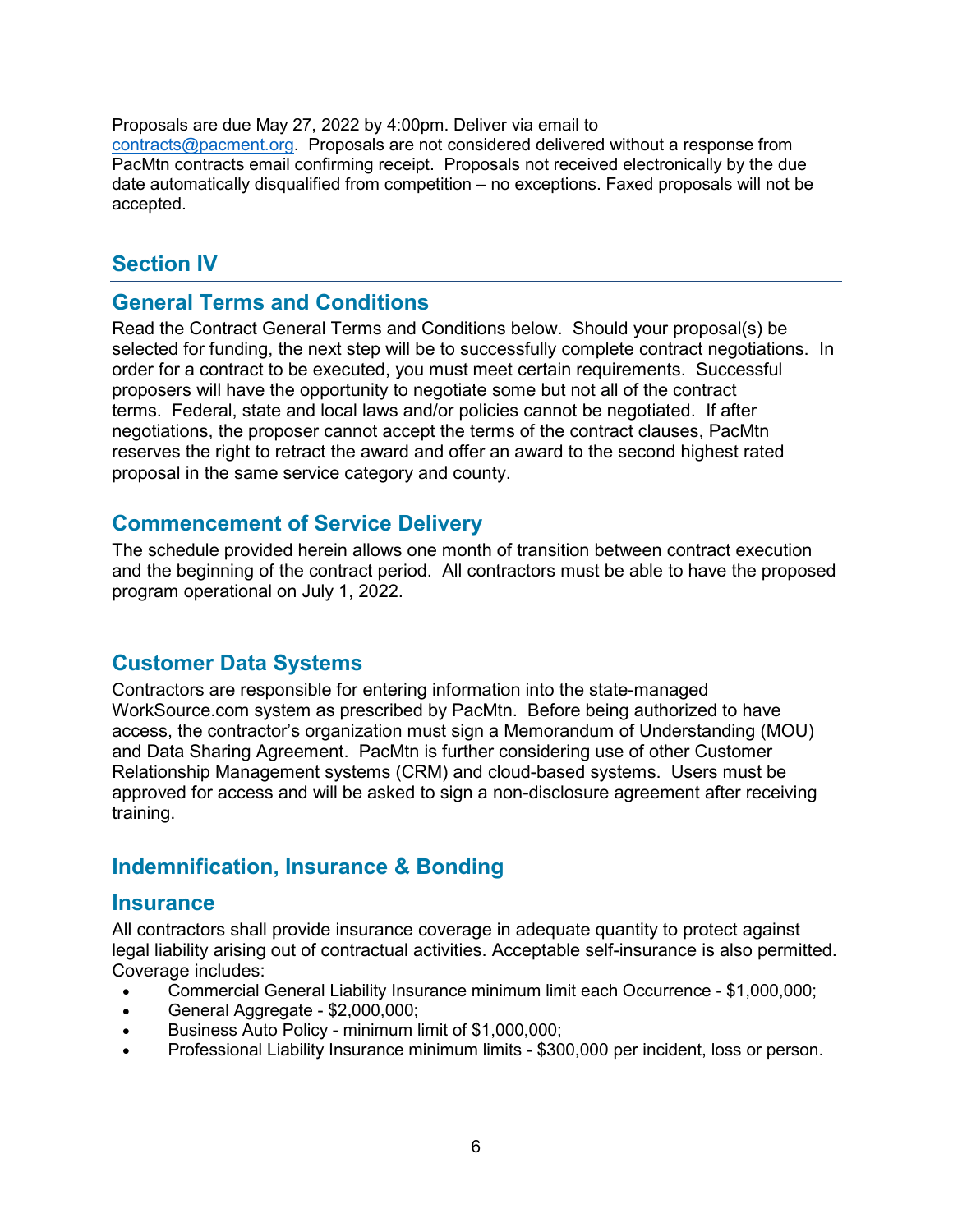# <span id="page-7-0"></span>**Bonding**

The Contractor shall ensure that every officer, director or employee who is authorized to act on behalf of the Contractor or any subcontractor for the purpose of receiving or depositing funds into program accounts or issuing financial documents, checks, or other instruments of payment for program costs shall be bonded to provide protection against loss.

# <span id="page-7-1"></span>**Records Retention Policy**

Contractor shall retain all books, records, documents and other material which reflect all direct and indirect costs of any nature expended in the performance of this Contract, including participant data for a period of three (3) years after final payment under this Contract if WIOA funded.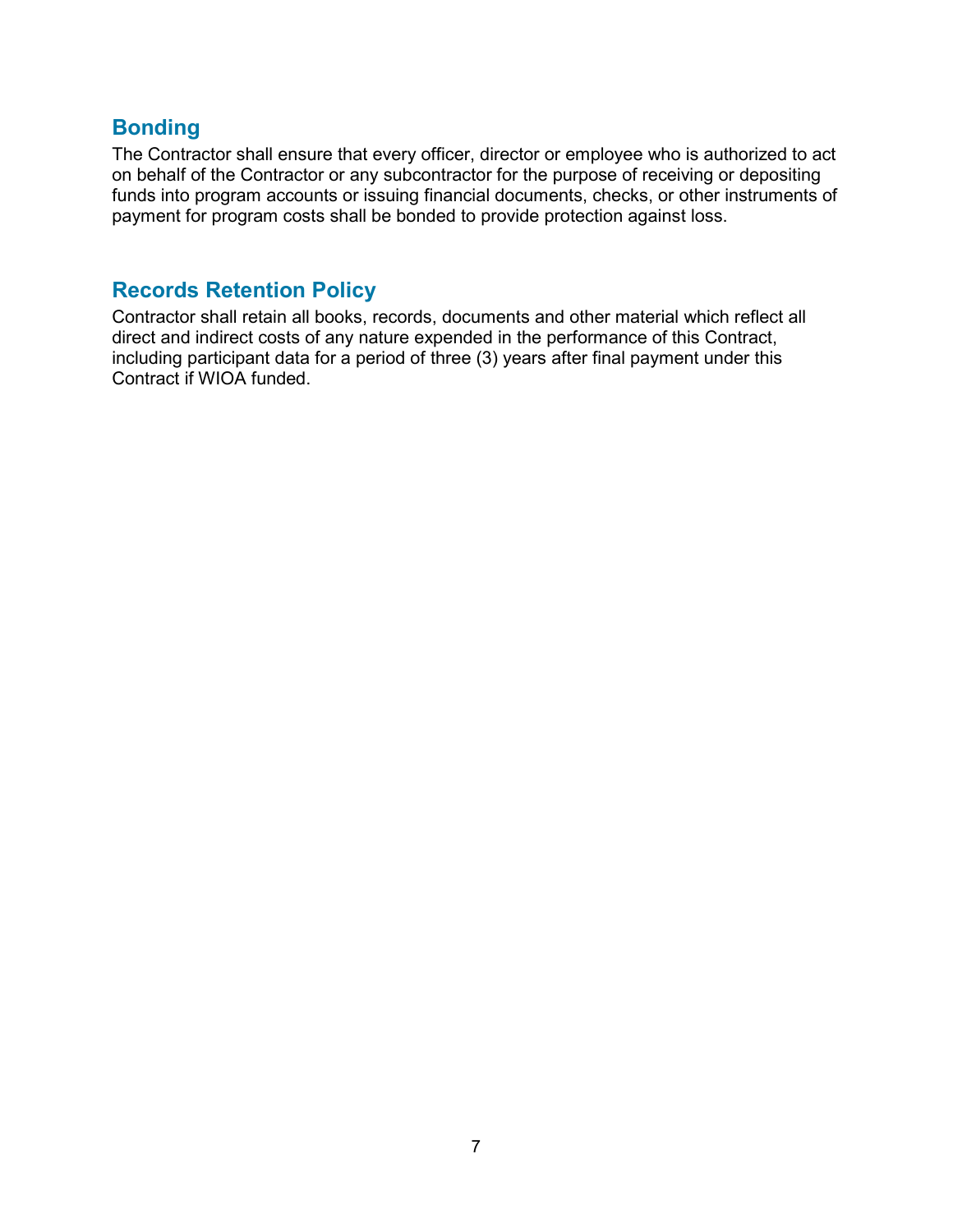# <span id="page-8-0"></span>**Appendix A: Cover Sheet and Certification**

| Proposer Organization<br><b>Street Address</b><br><b>Mailing Address</b><br>City<br>State<br>Zip Code<br><b>CERTIFICATION</b><br>The information contained in this proposal fairly represents the proposer's agency,<br>organization, or business and its proposed operating plans. I acknowledge that I<br>have read and understand the requirements of the RFP and am prepared to<br>implement services as specified in this proposal. I certify that the proposed program<br>services have been designed in compliance with the RFP requirements and WIOA<br>regulations. I also certify that I am authorized to sign this proposal. This proposal is<br>firm for a period of at least ninety (90) days from the deadline for RFP submission.<br>I affirm that no employee and/or PacMtn Council Member or officer of any<br>governmental agency has any financial or other interest in this organization.<br>Zip<br>Address<br>Phone<br>E-Mail<br>Signature <b>Signature Signature Signature Signature Signature Signature Signature Signature Signature Signature Signature Signature Signature Signature Signature Signature Signature Signatu</b> | <b>Proposal Cover Page</b> |  |  |
|----------------------------------------------------------------------------------------------------------------------------------------------------------------------------------------------------------------------------------------------------------------------------------------------------------------------------------------------------------------------------------------------------------------------------------------------------------------------------------------------------------------------------------------------------------------------------------------------------------------------------------------------------------------------------------------------------------------------------------------------------------------------------------------------------------------------------------------------------------------------------------------------------------------------------------------------------------------------------------------------------------------------------------------------------------------------------------------------------------------------------------------------------------|----------------------------|--|--|
|                                                                                                                                                                                                                                                                                                                                                                                                                                                                                                                                                                                                                                                                                                                                                                                                                                                                                                                                                                                                                                                                                                                                                          |                            |  |  |
|                                                                                                                                                                                                                                                                                                                                                                                                                                                                                                                                                                                                                                                                                                                                                                                                                                                                                                                                                                                                                                                                                                                                                          |                            |  |  |
|                                                                                                                                                                                                                                                                                                                                                                                                                                                                                                                                                                                                                                                                                                                                                                                                                                                                                                                                                                                                                                                                                                                                                          |                            |  |  |
|                                                                                                                                                                                                                                                                                                                                                                                                                                                                                                                                                                                                                                                                                                                                                                                                                                                                                                                                                                                                                                                                                                                                                          |                            |  |  |
|                                                                                                                                                                                                                                                                                                                                                                                                                                                                                                                                                                                                                                                                                                                                                                                                                                                                                                                                                                                                                                                                                                                                                          |                            |  |  |
|                                                                                                                                                                                                                                                                                                                                                                                                                                                                                                                                                                                                                                                                                                                                                                                                                                                                                                                                                                                                                                                                                                                                                          |                            |  |  |
|                                                                                                                                                                                                                                                                                                                                                                                                                                                                                                                                                                                                                                                                                                                                                                                                                                                                                                                                                                                                                                                                                                                                                          |                            |  |  |
|                                                                                                                                                                                                                                                                                                                                                                                                                                                                                                                                                                                                                                                                                                                                                                                                                                                                                                                                                                                                                                                                                                                                                          |                            |  |  |
|                                                                                                                                                                                                                                                                                                                                                                                                                                                                                                                                                                                                                                                                                                                                                                                                                                                                                                                                                                                                                                                                                                                                                          |                            |  |  |
|                                                                                                                                                                                                                                                                                                                                                                                                                                                                                                                                                                                                                                                                                                                                                                                                                                                                                                                                                                                                                                                                                                                                                          |                            |  |  |
|                                                                                                                                                                                                                                                                                                                                                                                                                                                                                                                                                                                                                                                                                                                                                                                                                                                                                                                                                                                                                                                                                                                                                          |                            |  |  |
|                                                                                                                                                                                                                                                                                                                                                                                                                                                                                                                                                                                                                                                                                                                                                                                                                                                                                                                                                                                                                                                                                                                                                          |                            |  |  |
|                                                                                                                                                                                                                                                                                                                                                                                                                                                                                                                                                                                                                                                                                                                                                                                                                                                                                                                                                                                                                                                                                                                                                          |                            |  |  |
|                                                                                                                                                                                                                                                                                                                                                                                                                                                                                                                                                                                                                                                                                                                                                                                                                                                                                                                                                                                                                                                                                                                                                          |                            |  |  |